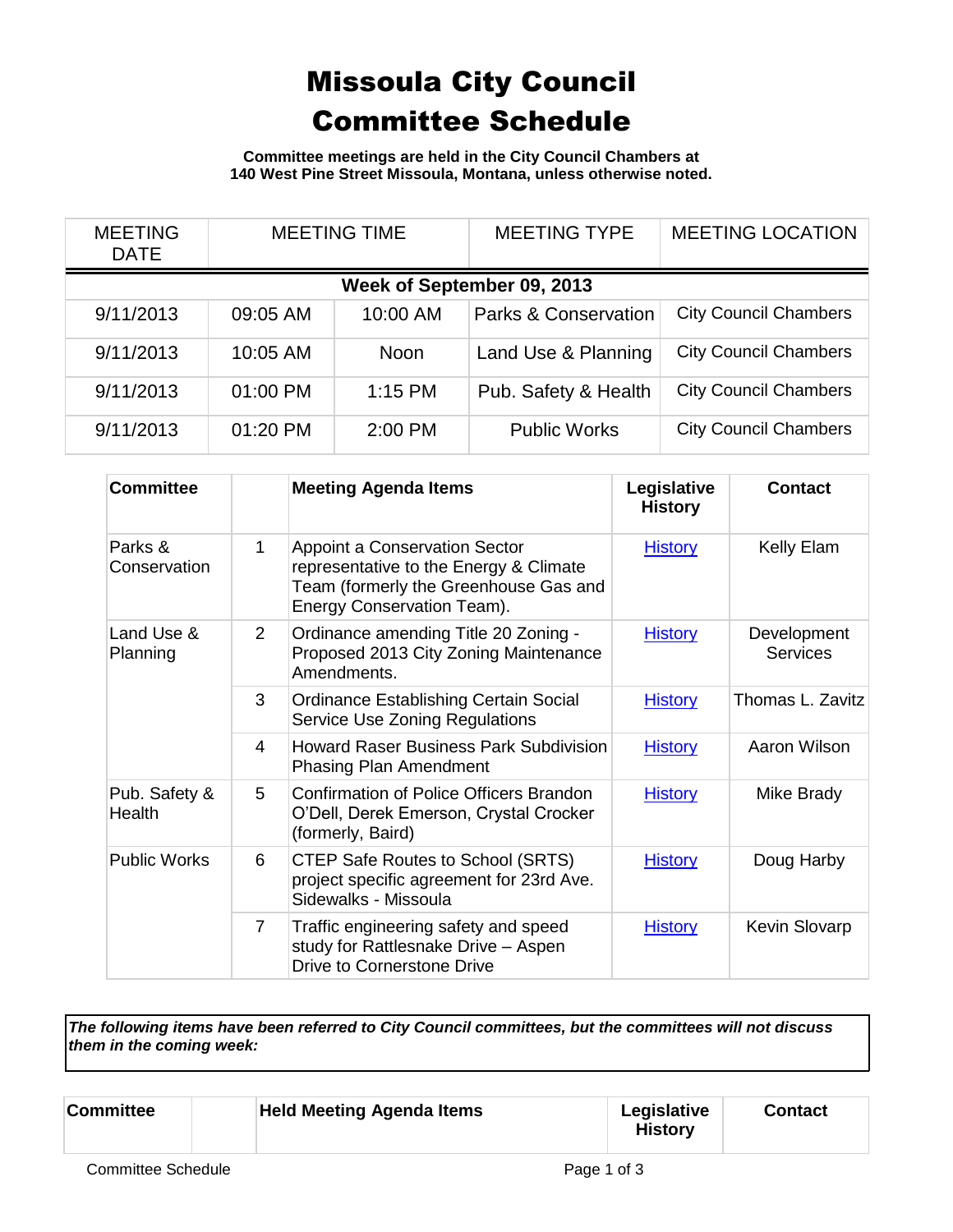## Missoula City Council Committee Schedule

**Committee meetings are held in the City Council Chambers at 140 West Pine Street Missoula, Montana, unless otherwise noted.**

| Admin &<br>Finance      | 1              | Discussion of Remote Attendance or Proxy<br>Voting                                                                                                                                                                         | <b>History</b> | Caitlin Copple        |
|-------------------------|----------------|----------------------------------------------------------------------------------------------------------------------------------------------------------------------------------------------------------------------------|----------------|-----------------------|
|                         | $\overline{2}$ | Journal vouchers                                                                                                                                                                                                           | <b>History</b> |                       |
|                         | 3              | Budget transfers.                                                                                                                                                                                                          | <b>History</b> |                       |
|                         | 4              | Disposition of surplus City land.                                                                                                                                                                                          | <b>History</b> | Nancy Harte           |
|                         | 5              | <b>Whistle Blower Policy</b>                                                                                                                                                                                               | <b>History</b> | <b>Adam Hertz</b>     |
|                         | 6              | Discussion & review of City business<br>licensing rules, practices and fees.                                                                                                                                               | <b>History</b> | <b>Adam Hertz</b>     |
| Parks &<br>Conservation | $\overline{7}$ | Discuss the City's strategy to complete a<br>boundary survey of Greenough Park.                                                                                                                                            | <b>History</b> | Dave Strohmaier       |
|                         | 8              | Agreement for lighting the Madison St.<br>Pedestrian Bridge                                                                                                                                                                | <b>History</b> | Donna Gaukler         |
| Comm. of the<br>Whole   | 9              | Land Use Planning and Transportation<br>Planning Interlocal Agreements with<br>Missoula County                                                                                                                             | <b>History</b> | Mike Haynes           |
|                         | 10             | Joint meeting of the Mayor, City Council and<br>County Commission; a facilitated quarterly<br>OPG review as directed in the Interlocal<br>Agreement.                                                                       | <b>History</b> | Mayor Engen           |
|                         | 11             | Propose the City Council be a member unit<br>of the Missoula Chamber of Commerce.                                                                                                                                          | <b>History</b> | <b>Dick Haines</b>    |
|                         | 12             | Discussion of Artspace                                                                                                                                                                                                     | <b>History</b> | Caitlin Copple        |
|                         | 13             | Updates from Council representatives on the<br>Health Board, Community Forum,<br><b>Transportation Policy Coordinating</b><br>Committee, other boards and commissions<br>as necessary. (Ongoing)                           | <b>History</b> | Ongoing               |
|                         | 14             | Update from Missoula Economic Partnership<br>President/CEO James Grunke                                                                                                                                                    | <b>History</b> | <b>Marilyn Marler</b> |
|                         | 15             | Citywide program and policy review to inform<br>the FY 2015 budget development                                                                                                                                             | <b>History</b> | <b>Alex Taft</b>      |
| Land Use &<br>Planning  | 16             | Annexation, (see separate list at City Clerk's<br>Office for pending annexations) (Ongoing in<br>committee)                                                                                                                | <b>History</b> |                       |
|                         | 17             | Amend Article 7. Error Corrections and<br>Adjustments to the subdivision regulations to<br>allow for restrictions or conditions placed on<br>a plat by the governing body to be amended<br>or removed by a future council. | <b>History</b> | Jon Wilkins           |
|                         | 18             | Discussion of City planning issues with<br>members of the Planning Board.                                                                                                                                                  | <b>History</b> | <b>Bob Jaffe</b>      |